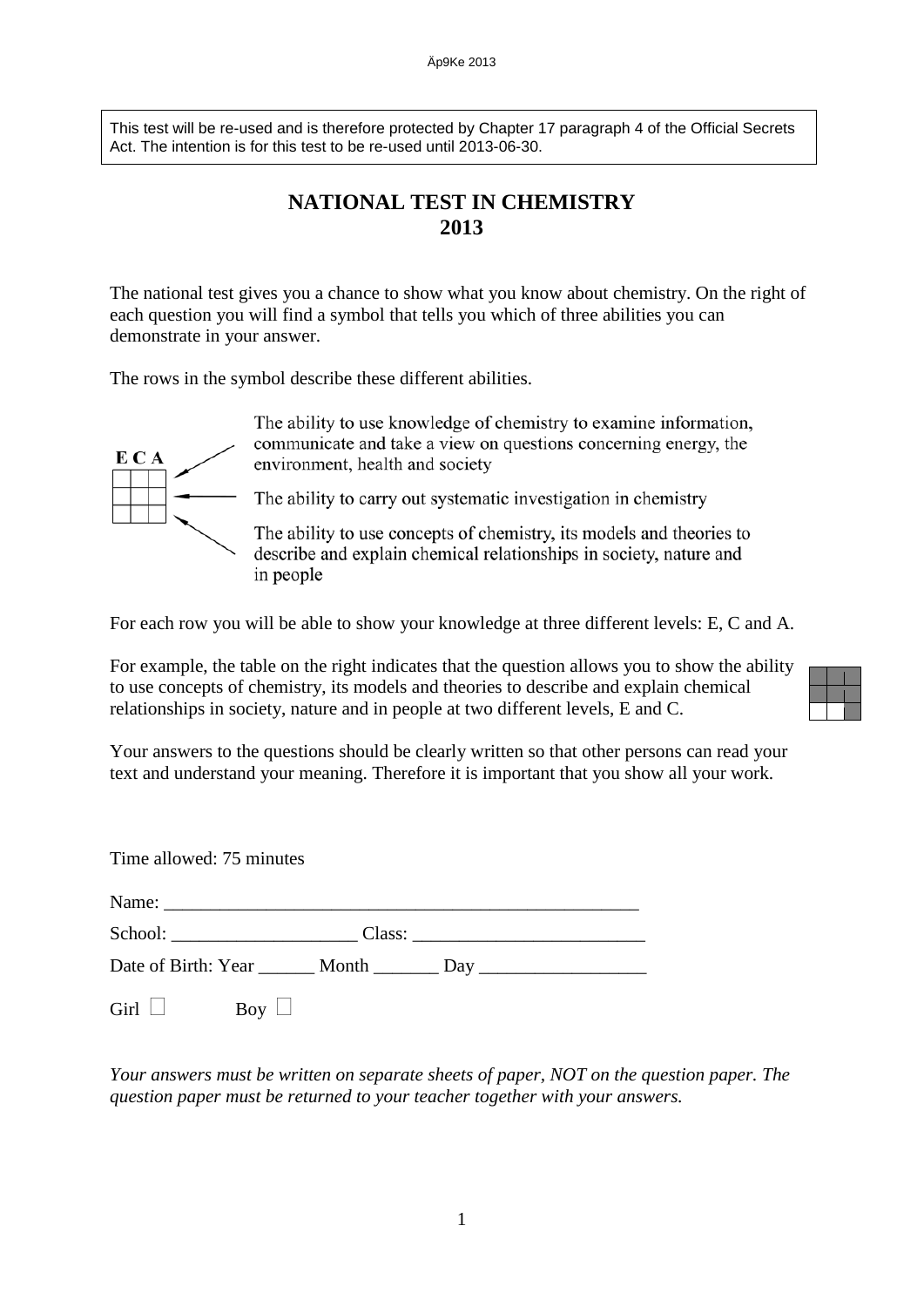- **1.** The environment is composed of different chemical compounds. Many of these compounds are built of ions.
	- a) Which one of the alternatives **A-D** is best describing an ion?
		- **A.** An ion has **as many** electrons as protons.
		- **B.** An ion has **not as many** electrons as protons.
		- **C.** An ion has **as many** neutrons as protons.
		- **D.** An ion has **not as many** neutrons as electrons.
	- b) Explain why chemical compounds are more common than elements in the environment.
- **2.** In the body, there are molecules called enzymes. An enzyme works as a catalyst and takes part in for instance the digestion of food.

Explain how enzymes influence different chemical reactions in the body.

**3.** Estelle has rented a car for a weekend. When she is returning the car, she gets a receipt from the car hirer. The receipt shows how much petrol is used and carbon dioxide produced during driving. The receipt shows that the amount of carbon dioxide produced has higher mass than the amount of petrol used.

 $\circ$ 

RECEI



During driving, chemical energy is used.

b) Into which **two** energy forms is the chemical energy transformed during driving?

2



| ď |  |  |  |
|---|--|--|--|



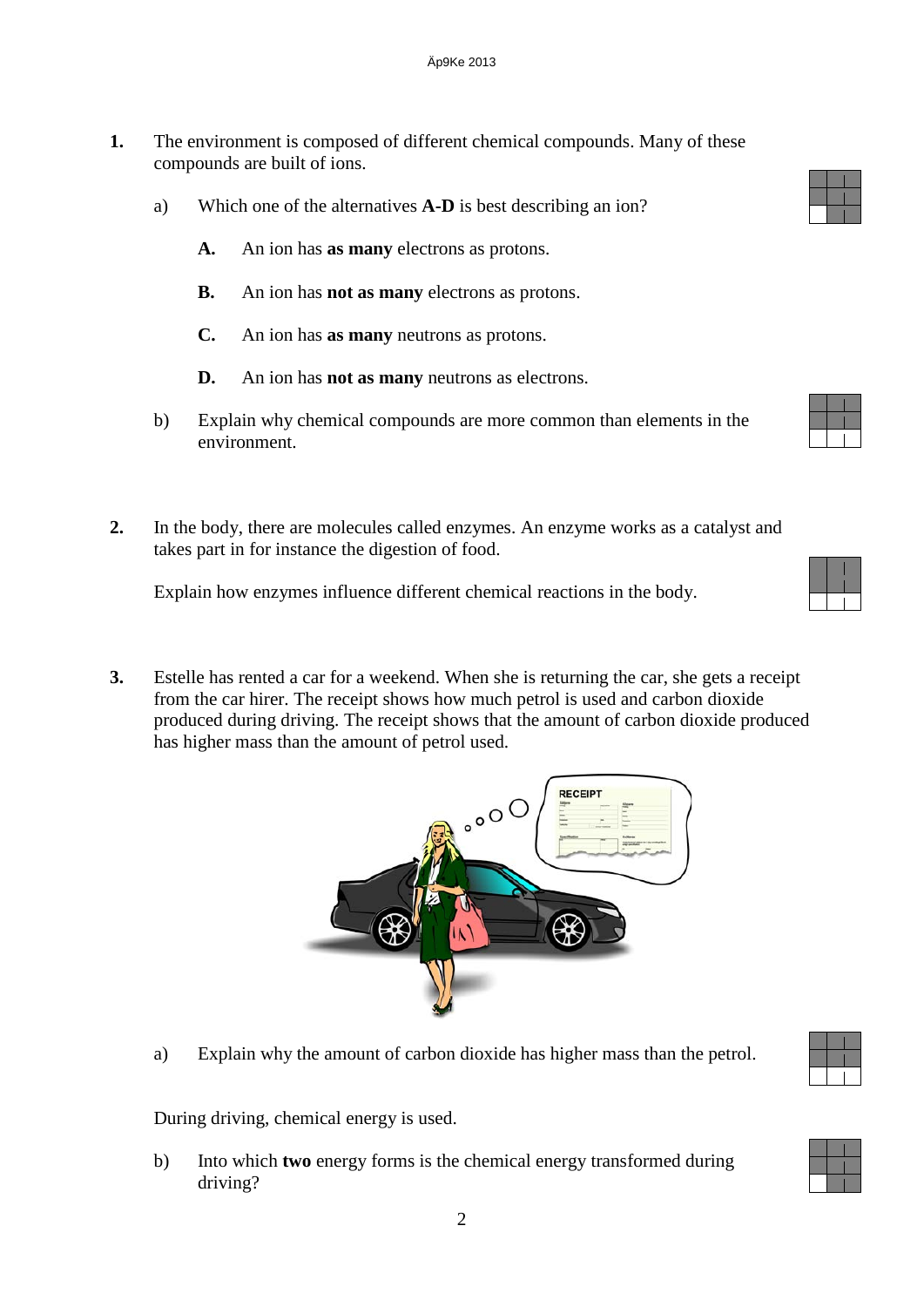**4.** One example of a modern application in chemistry is nanotechnology. Nanotechnology is applied when, for instance, producing sunscreen.

Which one of the alternatives **A-D** is best describing what nanotechnology is?



- **A.** Nanotechnology is when compounds change phase.
- **B.** Nanotechnology is to produce new atoms.
- **C.** Nanotechnology is to change compounds at the atomic level.
- **D.** Nanotechnology is to create electrons.
- **5.** When Adam buys medical drugs as tablets, he also receives information about what he shall do with leftovers. The information says that he shall not flush the tablets in the toilet since it is hazardous for the environment.



- Explain what happens with the tablets if Adam flushes them in the toilet.
- Explain why Adam must not flush medical drugs in the toilet.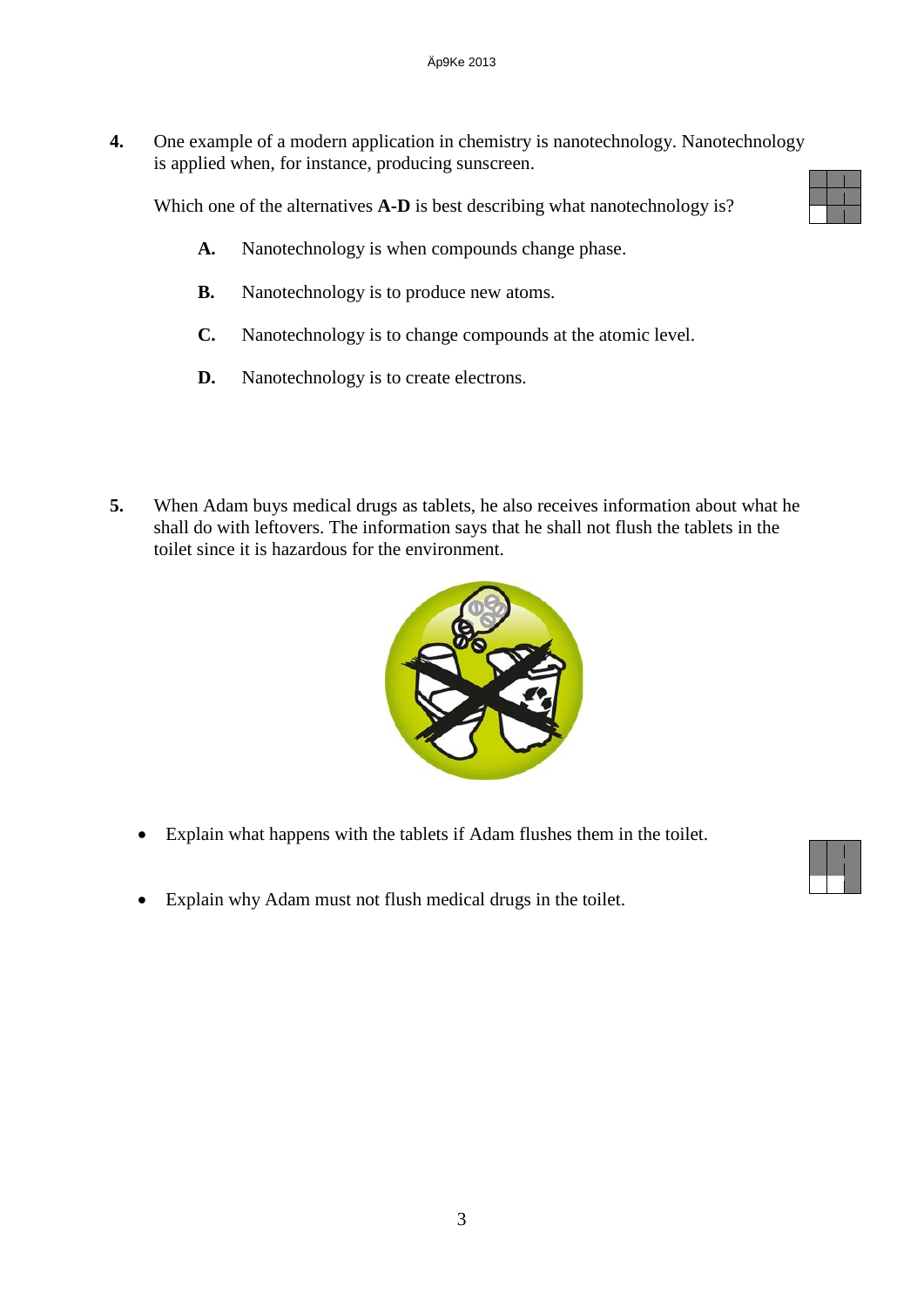**6.** Phosphate ions have many important functions in all living organisms. Therefore, all plants and animals must have access to phosphate ions. **Figure 1** and **Figure 2** describe the supply and leakage of phosphate ions in our environment. **Figure 1** describes the situation today and **Figure 2** is a description on what we would like for the future.



Factors influencing the amount of phosphate ions circulating



Use **the four factors** to reason about how we should change our way of living to reach **Figure 2**. That is, to minimize **both** the supply **and** leakage.